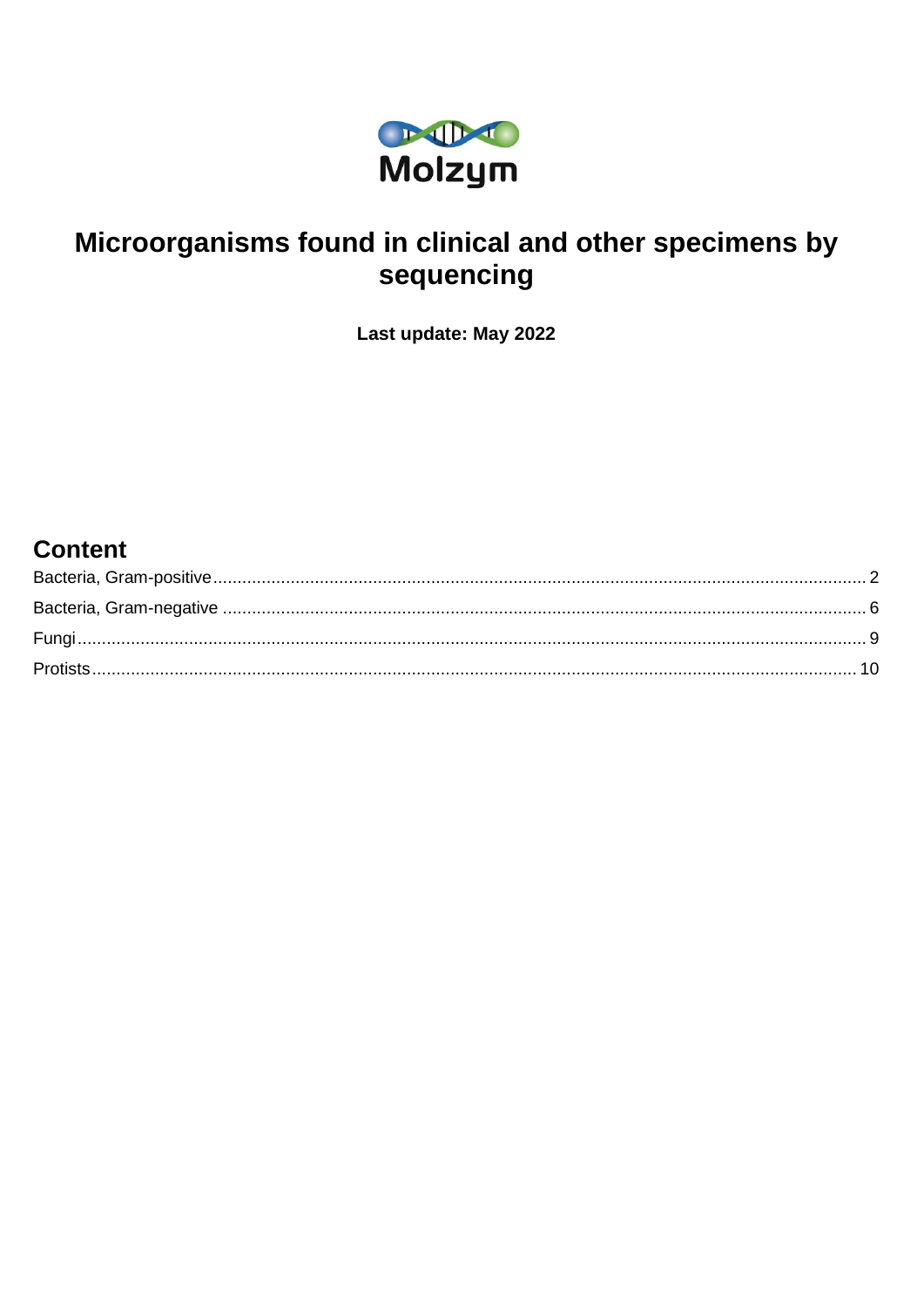<span id="page-1-0"></span>**Bacteria, Grampositive Abiotrophia** A. defectiva A. para-adiacens **Actinoalloteichus** A. hymeniacidonis A. nanshanensis **Actinobaculum** A. massiliae A. massiliense **Actinokineospora diospyrosa Actinomyces**  A. bowdenii A. cardiffensis A. funkei A. georgiae A. graevenitzii A. lingnae A. naeslundii A. neuii A. odontolyticus A. oris A. turicensis A. urogenitalis **Actinotalea fermentans Aerococcus** A. christensenii A. sanguinicola A. suis A. urinae A. urinaeequi A. urinaehominis A. viridans **Aeromicrobium sp. Aerosphaera sp. Agreia** A. bicolorata A. pratensis **Alkalibacterium**  A. indicireducens A. olivapovliticus A. putridalgicola **Alloiococcus otitis Amycolatopsis lurida Anaerococcus**

| A. hydrogenalis                 | B. coahuilensis         | B. saeculare                   |
|---------------------------------|-------------------------|--------------------------------|
| A. lactolyticus                 | B. cohnii               | B. thermacidophilum            |
| A. murdochii                    | <b>B.</b> decisifrondis | B. thermophilum                |
| A. nagyae                       | B. firmus               | <b>Blastococcus aggregatus</b> |
| A. obesiensis                   | B. flexus               | <b>Blautia</b>                 |
| A. octavius                     | <b>B.</b> fumarioli     | B. coccoides                   |
| A. prevotii                     | B. gibsonii             | B. hansenii                    |
| A. tetradius                    | B. halmapalus           | B. hydrogenotrophica           |
| A. vaginalis                    | B. halodurans           | B. producta                    |
| Anaerosporobacter sp.           | B. hemicellulosilyticus | <b>Brachybacterium</b>         |
| Anaerostipes sp.                | B. humi                 | B. alimentarium                |
| <b>Anaerotruncus</b>            | <b>B.</b> infantis      | B. faecium                     |
| colihominis                     | <b>B.</b> koreensis     | B. fresconis                   |
| Anoxybacillus                   | <b>B.</b> krulwichiae   | B. nesterenkovii               |
| A. contaminans                  | <b>B.</b> lehensis      | B. paraconglomeratum           |
| A. flavithermus                 | <b>B.</b> licheniformis | B. producta                    |
| A. gonensis                     | <b>B.</b> macroides     | B. rhamnosum                   |
| A. kamchatkensis                | B. macyae               | <b>B.</b> sacelli              |
| A. kestanbolensis               | B. mannanilyticus       | <b>Brevibacterium</b>          |
| A. pushchinoensis               | <b>B.</b> massiliensis  | B. ammoniilyticum              |
| A. rupiensis                    | B. megaterium           | B. antiquum                    |
| A. tunisiense                   | B. mojavensis           | B. aurantiacum                 |
| Arcanobacterium                 | <b>B.</b> muralis       | B. casei                       |
| A. haemolyticum                 | B. mycoides             | B. frigoritolerans             |
| A. pyogenes                     | B. niacini              | B. halotolerans                |
| <b>Arthrobacter</b>             | <b>B.</b> okhensis      | B. luteolum                    |
| A. agilis                       | <b>B.</b> oleronius     | <b>B.</b> otitidis             |
| A. halodurans                   | <b>B.</b> oshimensis    | B. picturae                    |
| A. oxydans                      | B. patagoniensis        | B. pityocampae                 |
| A. pascens                      | B. pocheonensis         | B. ravenspurgense              |
| A. rhombi                       | B. pseudalcaliphilus    | <b>Brochothrix</b>             |
| Atopobacter phocae              | B. pseudofirmus         | B. campestris                  |
| Atopobium                       | B. psychrodurans        | B. thermosphacta               |
| A. deltae                       | B. pumilus              | Carnobacterium                 |
| A. minutum                      | B. seohaeanensis        | C. inhibens                    |
| A. parvulum                     | B. shackletonii         | C. mobile                      |
| A. rimae                        | B. simplex              | C. viridans                    |
| <b>Atopostipes suicloacalis</b> | B. smithii              | Caryophanon latum              |
| <b>Bacillus</b>                 | B. sporothermodurans    | Catenulispora yoronensis       |
| B. acidicola                    | <b>B.</b> subtilis      | Cellulosimicrobium funkei      |
| B. akibai                       | B. thermoamylovorans    | <b>Clostridium</b>             |
| <b>B.</b> altitudinis           | B. thuringiensis        | C. argentinense                |
| <b>B.</b> anthracis             | <b>B.</b> timonensis    | C. asparagiforme               |
| B. asahii                       | B. wakoensis            | C. barati                      |
| <b>B.</b> bataviensis           | B. weihenstephanensis   | C. bifermentans                |
| B. carboniphilus                | <b>Bifidobacterium</b>  | C. bolteae                     |
| B. cereus                       | <b>B.</b> animalis      | C. botulinum                   |
| <b>B.</b> circulans             | B. breve                | C. butyricum                   |
| B. coagulans                    | B. longum               | C. cadaveris                   |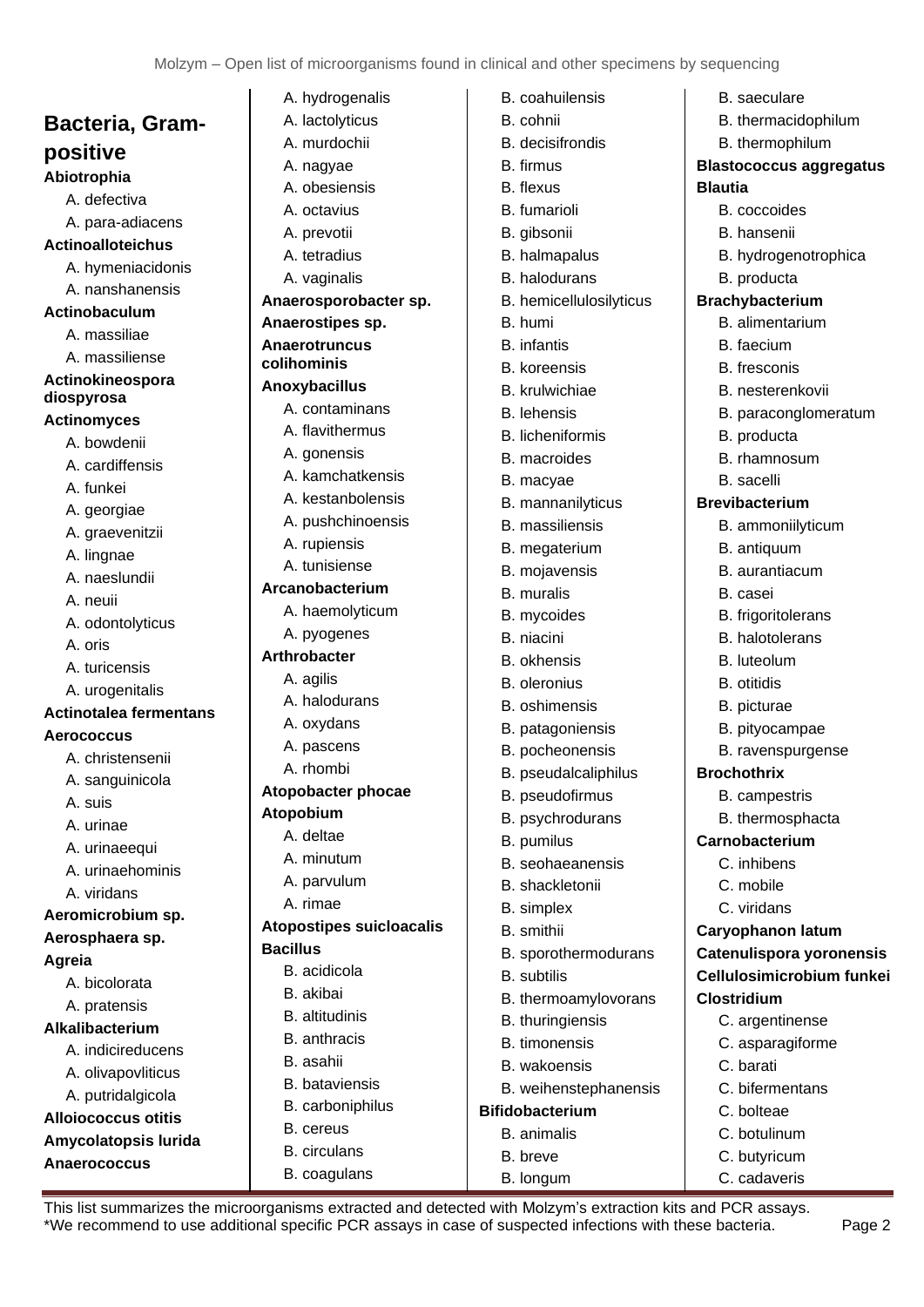**Cutibacterium (formerly Propionibacterium)** C. acnes C. namnetense

E. brachy E. infirmum E. saphenum E. sulci E. tarantellae E. tenue **Exiguobacterium** E. aestuarii E. arabatum E. aurantiacum E. homiense E. marinum E. mexicanum

**Facklamia**

**Gemella**

F. hominis F. ignava F. languida **Faecalibacterium prausnitzii Filifactor** F. alocis F. villosus **Finegoldia magna**

**Friedmanniella spumicola Frigoribacterium faeni Gardnerella vaginalis**

G. haemolysans G. morbillorum G. sanguinis **Geobacillus**

> G. caldoproteolyticus G. caldoxylosilyticus

G. stearothermophilus G. subterraneus G. tepidamans

G. thermoglucosidasius

G. pallidus

G. toebii G. uzenensis **Goodfellowiella coeruleoviolacea**

**Gordonia** 

G. amicalis G. araii

G. bronchialis G. effusa G. iterans G. namibiensis

**Demequina aurantiaca Dermabacter hominis**

D. nishinomiyaensis

D. natronolimnaea D. psychralcaliphila **Dolosigranulum pigrum**

> D. formicigenerans D. longicatena

E. hongkongensis

E. haemoperoxidus

E. moraviensis E. mundtii E. raffinosus E. ratti

E. silesiacus E. termitis E. thailandicus E. villorum

**Eubacterium**

**Eremococcus coleocola**

E. hirae

**Dermacoccus**  D. abyssi D. barathri

D. profundi **Desulfotomaculum** 

**guttoideum Dietzia**

**Dorea**

**Eggerthella** E. lenta

**Enterococcus** E. avium E. caccae E. canintestini E. casseliflavus E. cecorum E. columbae E. dispar E. durans E. faecalis E. faecium E. gallinarum

D. maris

- C. celatum
- C. celerecrescens
- C. chartatabidum
- C. chauvoei
- C. clostridioforme
- C. difficile
- C. disporicum
- C. fallax
- C. ghonii
- C. glycolicum
- C. glycyrrhizinilyticum
- C. hathewayi
- C. histolyticum
- C. hveragerdense
- C. hylemonae
- C. indolis
- C. lavalense
- C. listolyticum
- C. neonatale
- C. novyi
- C. paraputrificum
- C. sardiniense
- C. schirmacherense
- C. scindens
- C. septicum
- C. sordelli
- C. sphenoides
- C. sporogenes
- C. subterminale
- C. symbiosum
- C. tertium
- C. thermopalmarium

## **Coprococcus catus**

- **Corynebacterium**
	- C. accolens
	- C. afermentans
	- C. amycolatum
	- C. appendicis
	- C. aquaticum
	- (Leifsonia aquatica)
	- C. aquatimens
	- C. argentoratense
	- C. atypicum
	- C. aurimucosum
	- C. auris
	- C. bovis
	- C. callunae
	- C. canis
	- C. confusum
- C. coyleae
- C. diphtheria
- C. falsenii
- C. fastidiosum
- C. flavescens
- C. freiburgense
- C. freneyi
- C. genitalium
- C. glucuronolyticum
- C. glutamicum
- C. hansenii
- C. imitans
- C. jeikeium
- C. kroppenstedtii
- C. kutscheri
- C. lipophiloflavum
- C. macginleyi
- C. massiliense
- C. mastitidis
- C. matruchotii
- 
- C. minutissimum
- C. mucifaciens
- C. mycetoides
- C. pilbarense
- C. propinquum
- C. pseudodiphtheriticum
- C. pseudogenitalium
- C. pseudotuberculosis
- C. pyruviciproducens
- C. resistens
- C. riegelii
- C. segmentosum
- C. simulans
- C. singulare
- C. stationis
- C. striatum
- C. suicordis
- C. sundsvallense
- C. thomssenii
- C. timonense
- C. tuberculostearicum
- C. tuscaniense
- C. ulcerans
- 
- C. urealyticum
- C. ureicelerivorans
- C. variabile
- C. vitaeruminis

This list summarizes the microorganisms extracted and detected with Molzym's extraction kits and PCR assays.

\*We recommend to use additional specific PCR assays in case of suspected infections with these bacteria. Page 3

C. xerosis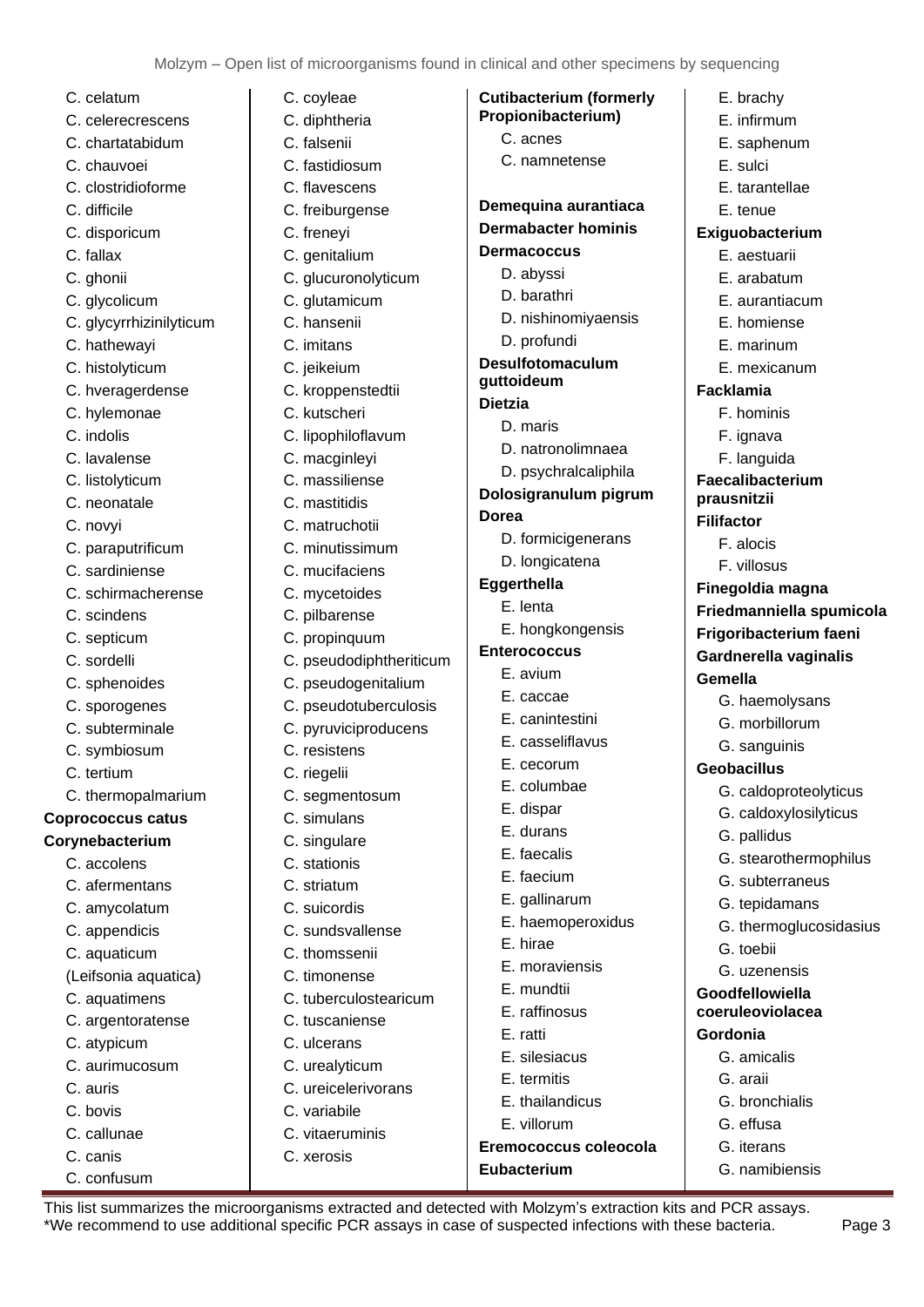G. otitidis G. polyisoprenivorans G. rubripertincta G. sputi G. soli G. terrae **Gordonibacter pamelaeae Granulicatella** G. adiacens G. elegans **Halolactibacillus miurensis Hespellia sp. Intrasporangium calvum Janibacter** J. anophelis J. hoylei J. limosus J. melonis J. terrae **Jeotgalicoccus pinnipedialis Kineosporia** K. aurantiaca K. mikuniensis **Kocuria** K. carniphila K. himachalensis K. kristinae K. palustris K. polaris K. rhizophila K. rosea **Kytococcus** K. aerolatus K. schroeteri K. sedentarius **Labedella sp. Lachnospiraceae Lachnoanaerobaculum** L. orale L. umaense **Lactobacillus** L. acidophilus L. amylovorus L. animalis L. apodemi L. aviarius

L. casei

L. crispatus L. curvatus L. delbrueckii L. fermentum L. fornicalis L. gallinarum L. gasseri L. graminis L. hamsteri L. helveticus L. iners L. ingluviei L. jensenii L. johnsonii L. kitasatonis L. lactis L. mucosae L. murinus L. oris L. paracasei L. paraplantarum L. pentosus L. plantarum L. reuteri L. rhamnosus L. sakei L. salivarius L. saniviri L. seioris L. suntoryeus L. ultunensis L. vaginalis L. zeae **Lactococcus** L. garvieae L. lactis L. piscium **Lawsonella clevelandensis Leifsonia** L. naganoensis L. shinshuensis L. xyli **Leucobacter aridicollis Leuconostoc** L. citreum L. holzapfelii **Listeria** L. grayi L. innocua L. ivanovii

L. monocytogenes L. seeligeri L. welshimeri **Lysinibacillus macroides (Bacillus macroides) Macrococcus** M. bovicus M. brunensis M. carouselicus **Marinilactibacillus**  M. piezotolerans M. psychrotolerans **Marmoricola aequoreus Methanosarcina barkeri Microbacterium** M. aurum M. binotii M. foliorum M. ginsengisoli M. hominis M. hydrocarbonoxydans M. laevaniformans M. liquefaciens M. maritypicum M. oleivorans M. oxydans M. paraoxydans M. pumilum M. phyllosphaerae M. pyrexiae M. resistens M. schleiferi M. testaceum M. thalassium M. trichothecenolyticum **Micrococcus** M. antarcticus M. luteus M. lylae **Micromonospora aurantiaca Microterricola viridarii Mogibacterium timidum (Eubacterium timidum) Mycetocola** M. lacteus M. saprophilus

M. tolaasinivorans **Mycobacterium** M. abscessus M. africanum M. arupense M. arosiense M. aubagnense M. aurum M. avium M. bolletii M. botniense M. bouchedurhonense M. bovis M. branderi M. caprae M. chelonae M. chimaera M. chubuense M. colombiense M. cookii M. doricum M. florentinum M. gastri M. gilvum M. gordonae M. haemophilum M. hodleri M. immunogenum M. intracellulare M. kansasii M. kubicae M. kumamotonense M. kyorinense M. lentiflavum M. manitobense M. mantenii M. marinum M. marseillense M. massiliense M. microti M. monacense M. montefiorense M. nebraskense M. nonchromogenicum M. noviomagense M. palustre M. parafortuitum M. parascrofulaceum M. parmense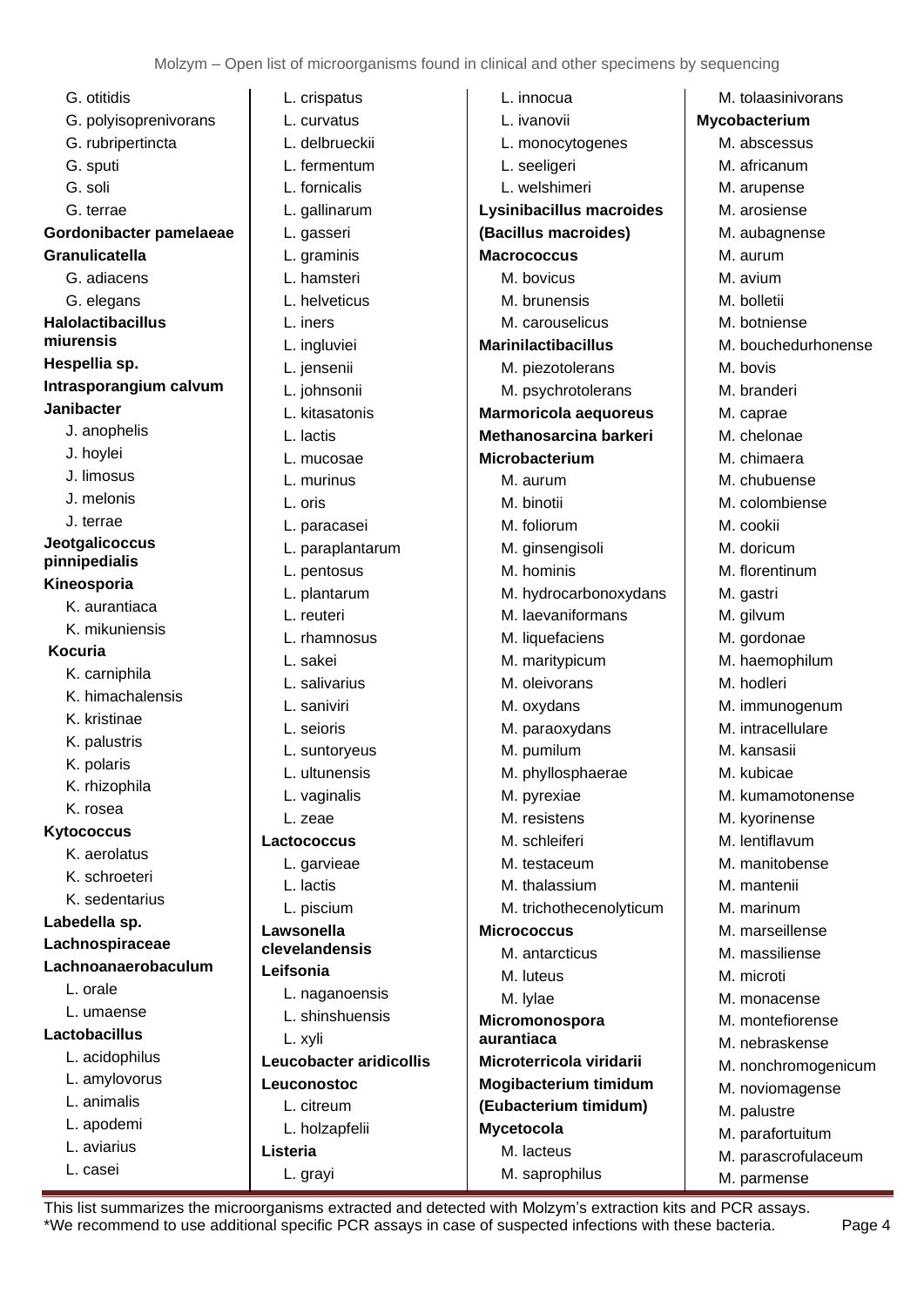M. pinnipedii M. psychrotolerans M. ratisbonense M. riyadhense M. salmoniphilum M. saopaulense M. scrofulaceum M. seoulense M. sherrisii M. shimoidei M. shottsii M. simiae M. stomatepiae M. terrae M. triviale M. tuberculosis M. ulcerans M. vulneris **Mycoplasma\*** M. arginini M. arthritidis M. buccale M. faucium M. hominis M. hyosynoviae M. indiense M. orale M. salivarium **Nocardia** N. abscessus N. amamiensis N. arthritidis N. asiatica N. beijingensis N. farcinica N. higoensis N. lijiangensis N. niwae N. shimofusensis **Nocardioides** N. daedukensis N. hwasunensis N. jensenii **Nosocomiicoccus ampullae Oceanobacillus caeni Oribacterium**  O. asaccharolyticum O. sinus **sp.**

**Ornithinibacillus sp. Ornithinicoccus hortensis Oryzihumus leptocrescens Paenarthrobacter nicotinovorans (Arthrobacter nitroguajacolicus) Paenibacillus**  P. provencensis P. wynnii **Parastreptomyces abscessus Parvimonas micra Paucisalibacillus globulus Peptococcus niger Peptoniphilus** P. asaccharolyticus P. coxii P. gorbachii P. harei P. indolicus P. ivorii P. lacrimalis P. massiliensis (Candidatus) P. olsenii P. tyrrelliae **Peptostreptococcaceae Peptostreptococcus** P. anaerobius P. micros P. russellii P. stomatis **Phycicola gilvus Phycicoccus dokdonensis Planococcus** P. antarcticus P. kocurii P. maitriensis P. maritimus P. psychrotoleratus P. rifietoensis **Planomicrobium** P. chinense P. okeanokoites **Pontibacillus halophilus Propionibacterium** P. avidum P. granulosum P. propionicum **Pseudoglutamicibacter albus (Arthrobacter albus) Quadrisphaera granulorum Rathayibacter** R. caricis R. festucae R. rathayi R. tritici **Rhodococcus** R. equi R. erythropolis R. fascians R. qingshengii **Rhodoglobus vestalii Robinsoniella sp. Romboutsia timonensis Rothia** R. aeria R. amarae R. dentocariosa R. mucilaginosa R. nasimurium (Stomatococcus) **Ruminococcus** R. faecis R. gnavus R. obeum **Sarcina ventriculi Saxeibacter lacteus Segniliparus rugosus Shuttleworthia satelles Sporobacterium sp. Sporolactobacillus** S. inulinus S. terrae **Sporosarcina** S. aquimarina S. luteola S. saromensis **Staphylococcus** S. arlettae S. aureus S. auricularis S. capitis

S. caprae S. carnosus S. chromogenes S. cohnii S. condimenti S. croceolyticus S. epidermidis S. equorum S. gallinarum S. haemolyticus S. hominis S. hominis subsp. novobiosepticus S. hyicus S. intermedius S. kloosii S. lentus S. lugdunensis S. oralis S. pasteuri S. petrasii S. pettenkoferi S. pseudintermedius S. pseudolugdunensis S. saccharolyticus S. salivarius S. saprophyticus S. schleiferi S. simiae S. succinus S. vitulinus S. warneri S. xylosus **Stomatobaculum longum Streptococcus** S. agalactiae S. alactolyticus S. anginosus S. australis S. bovis S. carniphilus S. constellatus S. constellatus subsp. pharyngis S. cristatus S. devriesei S. downei S. dysgalactiae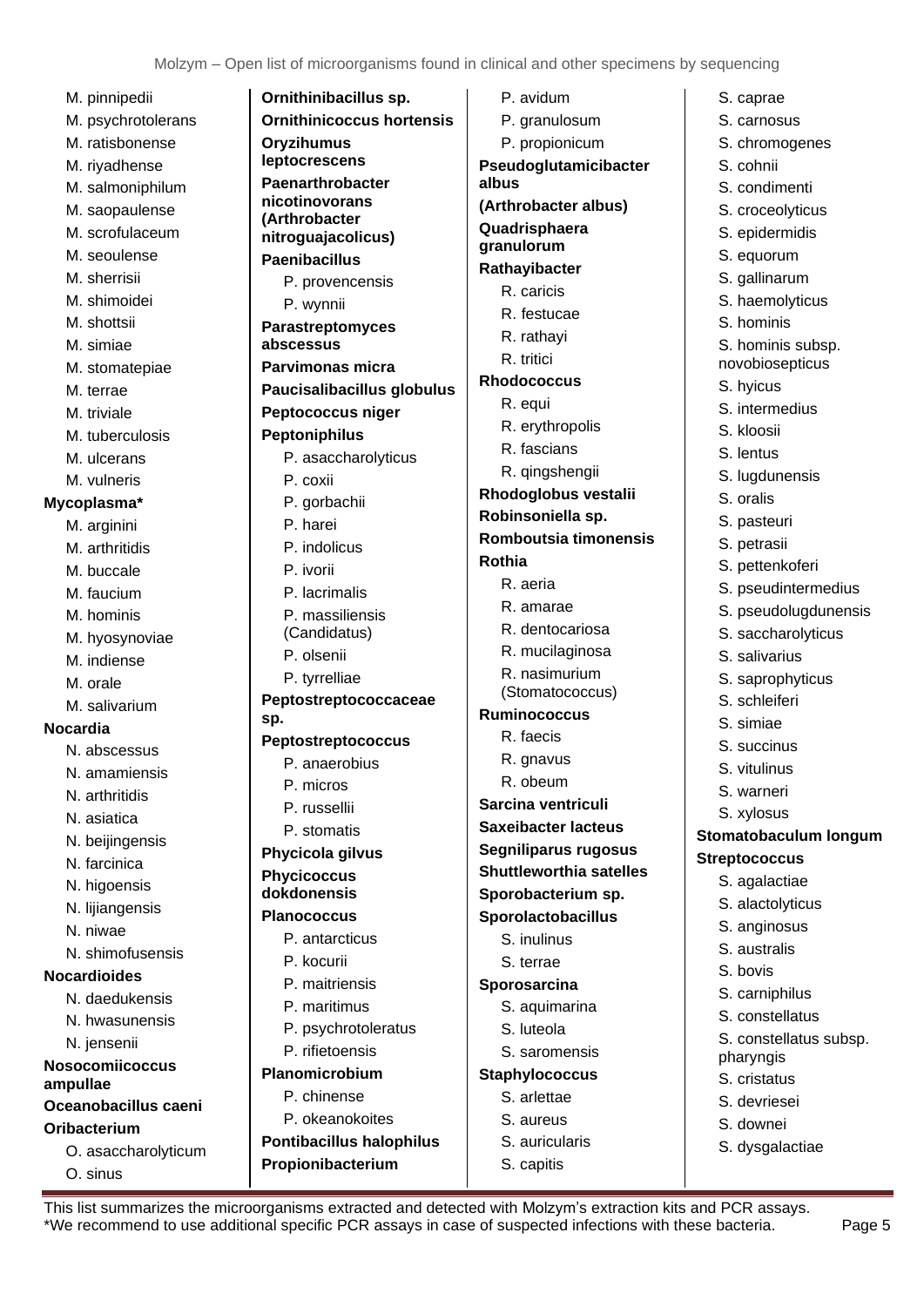S. dysgalactiae subsp. equisimilis S. equi S. equinus S. ferus S. gallolyticus S. gallolyticus subsp. alactolyticus S. gallolyticus subsp. gallolyticus S. gallolyticus subsp. pasteurianus S. gordonii S. ictaluri S. infantarius S. infantis S. iniae S. intermedius S. lactarius S. lutetiensis S. macedonicus S. minor S. mitis S. mutans S. oligofermentans S. oralis S. parasanguinis S. parauberis S. peroris S. phocae S. pneumoniae S. pseudopneumoniae S. pseudoporcinus S. pyogenes S. rubneri S. salivarius S. sanguinis S. sinensis S. sobrinus S. suis S. thermophilus S. tigurinus S. timonensis S. uberis S. urinalis S. vestibularis **Streptomyces**  S. albus S. carpaticus

S. cinerochromogenes S. coelescens S. coelicolor S. fragilis S. nodosus S. spiralis S. thermolilacinus S. thermoviolaceus S. thermovulgaris **Terribacillus saccharophilus Thermicanus aegyptius Thermoanaerobacter sp. Tissierella creatinini Trichococcus collinsii Tropheryma whipplei Tsukamurella** T. inchonensis T. pulmonis T. spumae T. strandjordii T. sunchonensis T. tyrosinosolvens **Tumebacillus sp. Turicibacter sp. Ureaplasma urealyticum\* Vagococcus** V. carniphilus V. elongatus V. fluvialis V. lutrae **Virgibacillus** V. dokdonensis V. proomii V. salarius **Weissella** W. cibaria W. confusa W. paramesenteroides W. viridescens **Bacteria, Gramnegative Accumulibacter phosphatis (candidatus) Acetobacter tropicalis Achromobacter insolitus Afipia** A. **Asticcacaulis** 

**Actinobacillus**  A. equuli A. pleuropneumoniae **Acidisphaera rubrifaciens Acidocella facilis Acidovorax** A. caeni A. citrulli A. ebreus A. facilis A. temperans A. valerianellae **Acinetobacter** A. baumannii A. beijerinckii A. calcoaceticus A. guillouiae A. gyllenbergii A. haemolyticus A. johnsonii A. junii A. lwoffii A. parvus A. radioresistens A. tjernbergiae **Aeromonas hydrophila** A. broomeae A. elkanii A. felis A. liaoningense A. pachyrizi **Aggregatibacter aphrophilus** actinomycetemcomitans A. aphrophilus **Agrobacterium** A. larrymoorei A. tumefaciens **Alcaligenaceae Alloprevotella tannerae Anaplasmaceae Aquabacterium** A. citratphilum A. commune A. parvum **Aranicola sp.** A. biprosthecium A. excentricus **Azonexus** A. fungiphilus A. hydrophilus **Azotobacter sp. Bacteroides** B. cellulosilyticus B. clarus B. coagulans B. congonensis B. faecis B. fragilis B. galacturonicus B. intestinalis B. nordii B. oleiciplenus B. pectinophilus B. pyogenes B. thetaiotaomicron **Bartonella** B. bacilliformis B. doshiae B. elizabethae B. grahamii B. henselae B. jaculi B. koehlerae B. queenslandensis B. quintana B. rattaustraliani B. tribocorum B. vinsonii B. washoensis **Bergeriella (Kingella) denitrificans Bilophila wadsworthia Bordetella**  B. avium B. petrii **Borrelia garinii\* Bosea** B. eneae B. massiliensis B. thiooxidans B. vestrisii **Brachymonas denitrificans**

<span id="page-5-0"></span>This list summarizes the microorganisms extracted and detected with Molzym's extraction kits and PCR assays. \*We recommend to use additional specific PCR assays in case of suspected infections with these bacteria. Page 6

**Bradyrhizobium**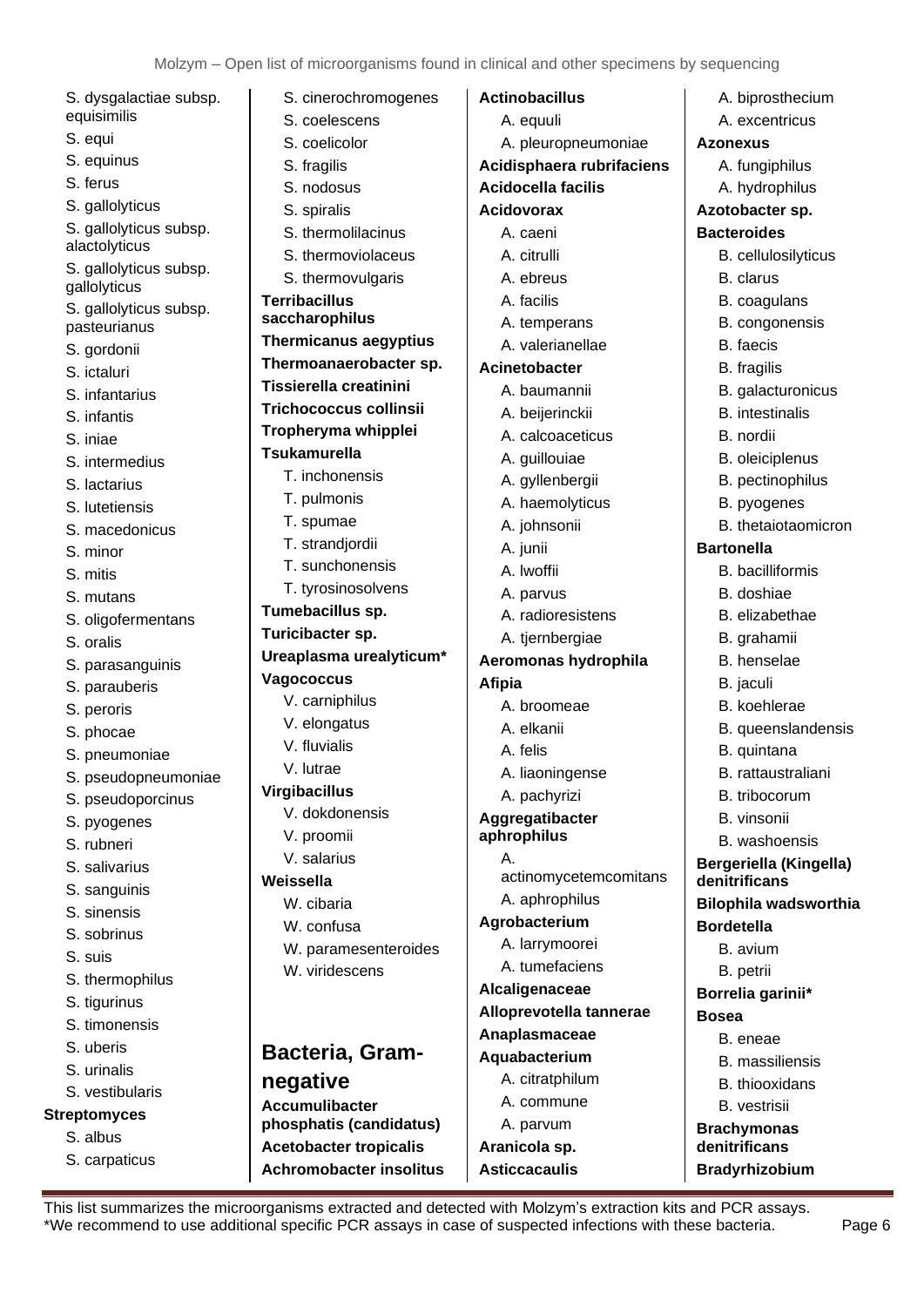- B. denitrificans
- B. elkanii
- B. japonicum
- B. liaoningense
- B. pachyrhizi
- B. yuanmingense

#### **Brevundimonas**

- B. bullata
- B. diminuta
- B. lenta
- B. nasdae
- B. terrae
- B. subvibrioides
- B. vesicularis

#### **Brucella**

- B. canis
- B. melitensis
- B. microti
- B. suis

#### **Burkholderia**

- B. cenocepacia
- B. cepacia
- B. fungorum
- B. glumae
- B. oklahomensis
- B. thailandensis
- B. vietnamiensis

#### **Campylobacter**

- C. gracilis
- C. jejuni
- C. rectus
- C. showae

#### **Capnocytophaga**

- C. canimorsus
- C. cynodegmi
- C. leadbetteri

## **Caulobacter**

- C. crescentus
- C. henricii
- C. leidyia
- C. segnis
- C. vibrioides

### **Chelatococcus**

- C. asaccharovorans
- C. daeguensis
- **Chryseobacterium**
	- C. aquifrigidense
	- C. bovis
	- C. gleum

C. haifense C. indologenes **Citrobacter** C. amalonaticus C. braakii C. diversus C. farmeri C. freundii C. gillenii C. koseri C. murliniae C. rodentium C. sedlakii C. werkmanii C. youngae **Cloacibacillus evryensis Cloacibacterium normanense Collimonas sp. Comamonas** C. aquatica C. composti C. denitrificans C. kerstersii C. terrigena C. testosteroni **Coxiella burnetii Cronobacter**  C. sakazakii C. turicensis **Cupriavidus** C. gilardii C. metallidurans C. pauculus C. taiwanensis **Curvibacter** C. gracilis C. lanceolatus **Dechloromonas sp. Delftia** D. acidovorans D. lacustris

# D. tsuruhatensis **Desulfovibrio putealis**

# **Dialister** D. invisus

- D. micraerophilus D. pneumosintes
- D. propionicifaciens

**Diaphorobacter nitroreducens** D. nitroreducens D. polyhydroxybutyrativorans **Ehrlichia sp. Elizabethkingia meningoseptica Enhydrobacter aerosaccus Enterobacter** E. asburiae E. cancerogenes E. cloacae E. gergoviae E. hormaechei E. kobei

- 
- E. ludwigii
- **Erwinia sp.**

# **Erythrobacter**

- E. gaetbuli
- E. litoralis

# **Escherichia**

- E. albertii
- E. coli
- E. fergusonii
- E. vulneris

### **Filibacter limicola**

- **Flavobacterium** 
	- F. hydatis
	- F. succinicans

## **Francisella sp.**

#### **Fusobacterium**

- F. canifelinum
- F. naviforme
- F. necrophorum
- F. nucleatum
- F. nucleatum subsp. nucleatum
- F. periodonticum
- F. russii

#### **Gluconacetobacter diazotrophicus Haemophilus**

- H. aegyptius
	- H. ducreyi H. haemoglobinophilus
	- H. haemolyticus
		- H. influenzae
	- H. parahaemolyticus

H. parainfluenzae H. paraphrohaemolyticus H. paraphrophilus H. sputorum H. quentini **Hafnia alvei Halomonas**  H. kenyensis H. phoceae **Helicobacter pylori Herbaspirillum** H. aquaticum H. huttiense **Herminiimonas sp. Hydrogenophaga** H. atypica H. bisanensis H. defluvii H. palleronii H. pseudoflava **Hydrogenophilus** H. denitrificans H. hirschii H. thermoluteolus **Hymenobacter** H. rigui H. soli **Hyphomicrobium** H. facile H. sulfonivorans **Ideonella dechloratans Imtechium assamiensis Janthinobacterium lividum Kaistobacter terrae Kerstersia gyiorum Kingella** K. kingae K. potus **Klebsiella** K. aerogenes K. oxytoca K. pneumoniae K. pneumoniae subsp. rhinoscleromatis

- K. variicola
- **Kluyvera**
	- K. ascorbata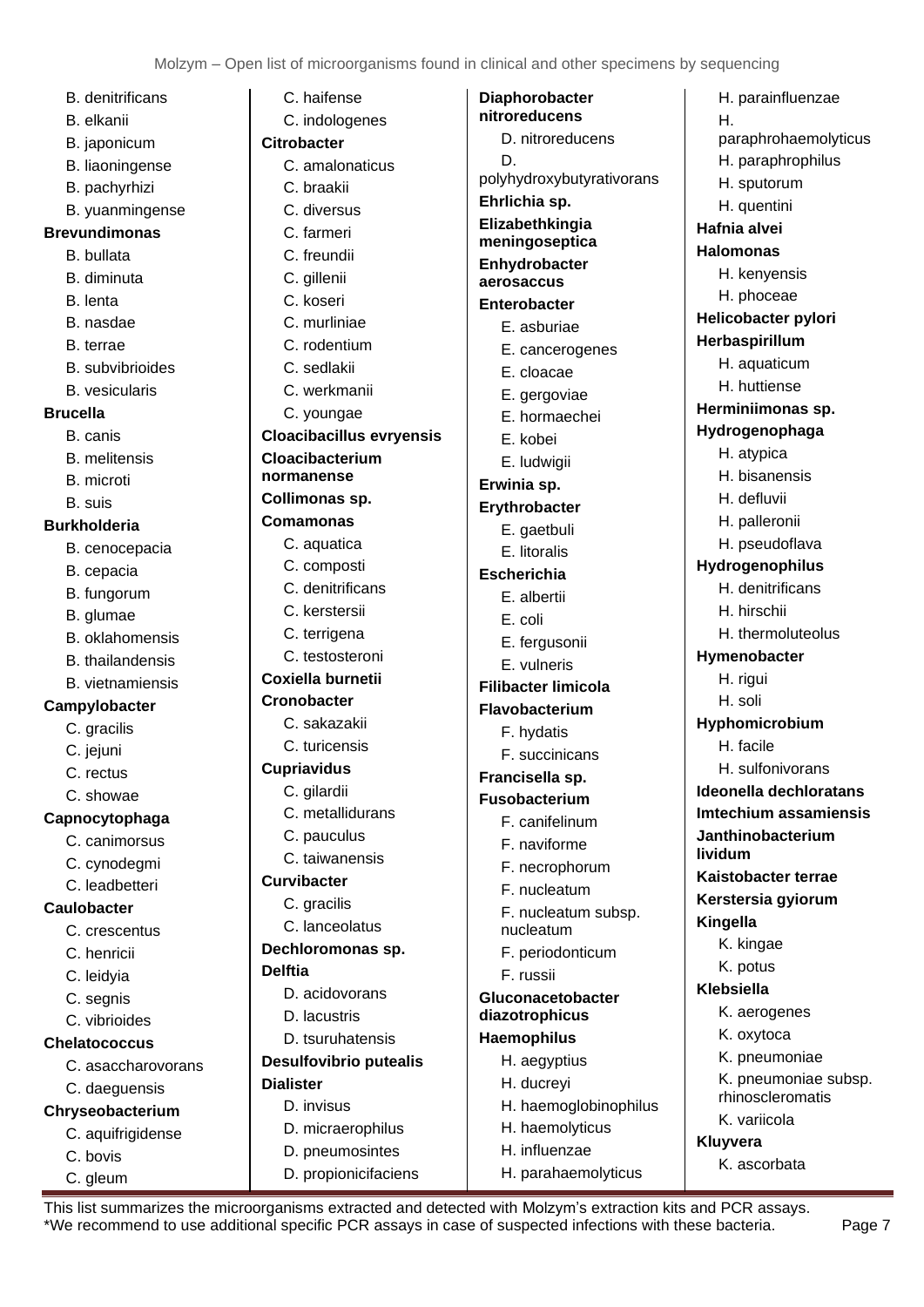| K. cryocrescens            | <b>Mitsuaria chitos</b>       |
|----------------------------|-------------------------------|
| Lautropia mirabilis        | Moraxella                     |
| Legionella sp.             | M. atlantae                   |
| Leptothrix                 | M. catarrhalis                |
| L. cholodnii               | M. lacunata                   |
| L. discophora              | M. nonliquefa                 |
| L. ginsengisoli            | M. osloensis                  |
| L. mobilis                 | Morganella mor                |
| Leptotrichia wadei         | <b>Morococcus (Ne</b>         |
| Lysobacter                 | cerebrosus                    |
| L. brunescens              | Necropsobacter                |
| L. capsici                 | <b>Neisseria</b>              |
| L. enzymogenes             | N. bacilliformi               |
| L. ginsengisoli            | N. elongata                   |
| L. niastensis              | N. lactamica                  |
| <b>Marinomonas pontica</b> | N. meningitidi                |
| <b>Massilia</b>            | N. mucosa                     |
| M. brevitalea              | N. oralis                     |
| M. plicata                 | N. perflava                   |
| M. timonae                 | N. pharyngis                  |
| <b>Meiothermus</b>         | N. polysaccha                 |
| M. cerbereus               | N. shayeganii                 |
| M. ruber                   | N. sicca                      |
| <b>Mesorhizobium</b>       | N. skkuensis                  |
| M. loti                    | (candidatus)                  |
| M. mediterraneum           | N. subflava                   |
| M. plurifarium             | N. wadsworth                  |
| M. tianshanense            | N. weaveri                    |
| Methylibium fulvum         | Neoehrlichia mi               |
| Methylobacterium           | (Candidatus)                  |
| M. aminovorans             | Novosphingobi<br>sediminicola |
| M. brachiatum              | Ochrobactrum                  |
| M. extorquens              | O. anthropic                  |
| M. fujisawaense            |                               |
| M. jeotgali                | O. cytisi                     |
| M. komagatae               | O. haematopl                  |
| M. mesophilicum            | O. intermediu                 |
| M. organophilum            | O. lupini                     |
| M. oryzae                  | O. pseudogrig                 |
|                            | O. rhizosphae                 |
| M. persicinum              | Pandoraea                     |
| M. podarium                | P. norimberge                 |
| M. populi                  | P. pnomenus                   |
| M. radiotolerans           | <b>Pantoea</b>                |
| M. rhodesianum             | P. agglomera                  |
| M. suomiense               | P. ananatis                   |
| M. tardum                  | P. conspicua                  |
| M. thiocyanatum            | P. dispersa                   |
| M. zatmanii                | P. eucrina                    |

# **Methylopila sp.**

| Mitsuaria chitosanitabida       | P. stewartii                    | P. tannerae          |
|---------------------------------|---------------------------------|----------------------|
| <b>Moraxella</b>                | Paludibacterium sp.             | P. veroralis         |
| M. atlantae                     | <b>Parabacteroides</b>          | <b>Proteus</b>       |
| M. catarrhalis                  | distasonis                      | P. hauseri           |
| M. lacunata                     | Paraburkholderia                | P. mirabilis         |
| M. nonliquefaciens              | P. acidipaludis                 | P. myxofaciens       |
| M. osloensis                    | P. kururiensis                  | P. penneri           |
| Morganella morganii             | P. megapolitana                 | P. vulgaris          |
| Morococcus (Neisseria)          | <b>Paracoccus</b>               | <b>Providencia</b>   |
| cerebrosus                      | P. aestuarii                    | P. alcalifaciens     |
| Necropsobacter rosorum          | P. aminovorans                  | P. rettgeri          |
| <b>Neisseria</b>                | P. carotinifaciens              | P. stuartii          |
| N. bacilliformis                | P. halophilus                   | <b>Pseudomonas</b>   |
| N. elongata                     | P. homiensis                    | P. aeruginosa        |
| N. lactamica                    | P. kamogawaensis                | P. alcaliphila       |
| N. meningitidis                 | P. marcusii                     | P. argentinensis     |
| N. mucosa                       | P. marinus                      | P. balearica         |
| N. oralis                       | P. yeei                         | P. beteli            |
| N. perflava                     | <b>Pasteurella</b>              | P. brenneri          |
| N. pharyngis                    | P. canis                        | P. caricapapayae     |
| N. polysaccharea                | P. dagmatis                     | P. cissicola         |
| N. shayeganii                   | P. multocida                    | P. congelans         |
| N. sicca                        | P. pneumotropica                | P. extremorientalis  |
| N. skkuensis                    | P. stomatis                     | P. ficuserectae      |
| (candidatus)                    | Pectobacterium                  | P. fluorescens       |
| N. subflava                     | aroidearum                      | P. geniculata        |
| N. wadsworthii                  | <b>Pedobacter</b>               | P. gessardii         |
| N. weaveri                      | P. koreensis                    | P. hibiscicola       |
| Neoehrlichia mikurensis         | P. roseus                       | P. kilonensis        |
| (Candidatus)                    | Pedomicrobium                   | P. koreensis         |
| Novosphingobium<br>sediminicola | australicum                     | P. luteola           |
| Ochrobactrum                    | <b>Pelomonas</b>                | P. mandelii          |
| O. anthropic                    | P. aquatica                     | P. mendocina         |
| O. cytisi                       | P. puraquae                     | P. monteilii         |
| O. haematophilum                | P. saccharophila                | P. moraviensis       |
| O. intermedium                  | Petrobacter<br>succinatimandens | P. mosselii          |
| O. lupini                       | Phenylobacterium                | P. nitroreducens     |
| O. pseudogrignonense            | koreense                        | P. oleovorans        |
| O. rhizosphaerae                | Phyllobacterium sp.             | P. otitidis          |
| Pandoraea                       | <b>Plesiomonas shigelloides</b> | P. oryzihabitans     |
| P. norimbergensis               | Porphyromonas                   | P. plecoglossicida   |
|                                 | P. endodontalis                 | P. poae              |
| P. pnomenusa<br><b>Pantoea</b>  | P. gingivalis                   | P. pseudoalcaligenes |
|                                 | <b>Prevotella</b>               | P. psychrotolerans   |
| P. agglomerans<br>P. ananatis   | P. histicola                    | P. putida            |
| P. conspicua                    | P. melaninogenica               | P. salomonii         |
| <b>P</b> dienares               | P. nigrescens                   | P. stutzeri          |

This list summarizes the microorganisms extracted and detected with Molzym's extraction kits and PCR assays. \*We recommend to use additional specific PCR assays in case of suspected infections with these bacteria. Page 8

P. oris P. salivae P. veronii

**Pseudoxanthomonas**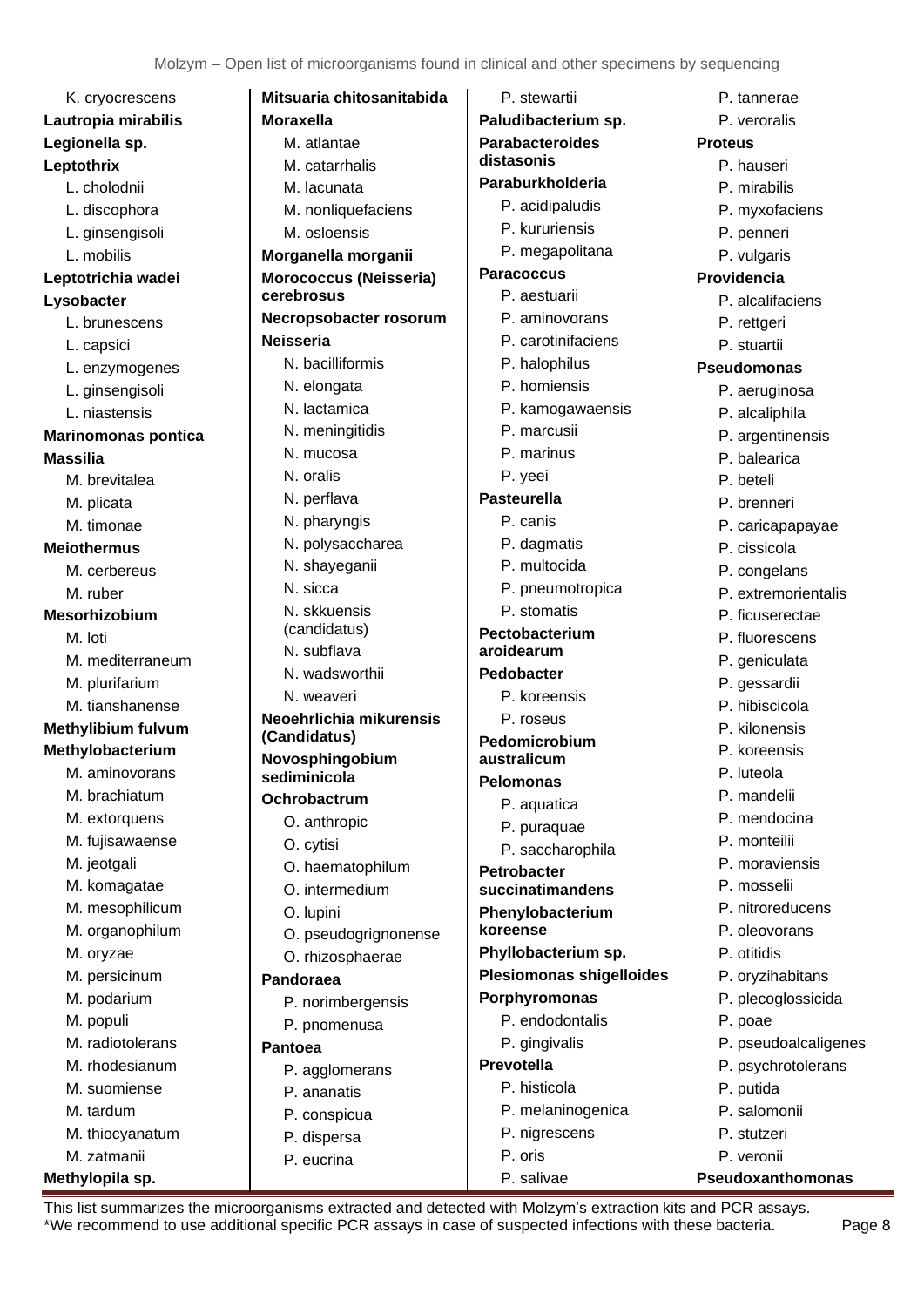P. japonensis P. mexicana P. spadix P. taiwanensis **Psychrobacter** P. cibarius P. faecalis P. pulmonis **Rahnella aquatilis Ralstonia** R. detusculanense R. insidiosa R. pickettii R. solanacearum R. syzygii **Raoultella** R. ornithinolytica R. planticola R. terrigena **Rheinheimera sp. Rhizobium leguminosarum Rhodobacter maris Rhodoferax** R. antarcticus R. fermentans R. ferrireducens **Rhodopseudomonas rhenobacensis Rickettsia endosymbiont Rickettsia typhi Rickettsiella symbiont Roseateles** R. aquatilis R. depolymerans R. terrae **Roseburia faecis Roseomonas** R. gilardii R. mucosa **Rubrivivax**  R. benzoatilyticus R. gelatinosus **Salmonella**  S. bongori S. enterica S. typhimurium

**Sandaracinobacter** 

**sibiricus**

**Schlegelella** S. aquatica S. thermodepolymerans **Serratia** S. marcescens S. quinivorans **Shewanella**  S. baltica S. putrefaciens **Shigella** S. boydii S. dysenteriae S. flexneri S. sonnei **Sphingobium**  S. xenophagum S. yanoikuyae **Sphingomonas** S. adhaesiva S. aerolata S. amiense S. asaccharolytica S. aurantiaca S. azotifigens S. desiccabilis S. echinoides S. elodea S. faeni S. insulae S. kaistensis S. koreensis S. melonis S. mucosissima S. paucimobilis S. pituitosa S. pseudosanguinis S. sanguinis S. trueperi S. yabuuchiae S. yanoikuyae S. yunnanensis **Sphingopyxis** S. chilensis S. ginsengisoli S. acidaminiphila S. maltophilia **Vibrio** X. pisi

- S. rhizophila S. terrae **Synergistes sp. Tannerella forsythia Tepidimonas** T. arfidensis T. aquatica T. fonticaldi T. ignava T. thermarum **Tepidiphilus margaritifer Thiobacillus denitrificans Undibacterium** U. oligocarboniphilum U. pigrum **Variovorax** V. boronicumulans V. paradoxus **Veillonella** V. dentocariosa V. dispar V. parvula V. rogosae V. tobetsuensis V. litoralis V. vulnificus **Weeksella virosa Wolbachia sp. Xanthobacter autotrophicus Xanthomonas** X. arboricola X. axonopodis X. bromi X. campestris X. cissicola X. cynarae X. euvesicatoria X. hortorum X. oryzae X. perforans
- Y. aldovae Y. aleksiciae
	- Y. bercovieri
	- Y. enterocolitica
	- Y. frederiksenii
	- Y. intermedia
	- Y. mollaretii
	- Y. pestis
	- Y. pseudotuberculosis
- Y. similis

# **Zoogloea**

- Z. caeni
- Z. oryzae
- Z. ramigera

# <span id="page-8-0"></span>**Fungi**

*Species* **Aspergillus**

A. awamori

A. carbonarius A. clavatus A. flavipes A. fumigatus A. niger A. nomius A. ochraceus A. penicillioides A. terreus **Bjerkandera adusta Blackwellomyces pseudomilitaris (Cordyceps pseudomilitaris) Bullera** B. crocea **Burgella flavoparmeliae Candida** C. albicans C. auris C. beechii (C. santamariae) C. boleticola C. carpophila C. dubliniensis C. famata

This list summarizes the microorganisms extracted and detected with Molzym's extraction kits and PCR assays. \*We recommend to use additional specific PCR assays in case of suspected infections with these bacteria. Page 9

X. theicola X. vasicola X. vesicatoria

**Yersinia**

S. macrogoltabida

S. terrae S. witflariensis **Spirosoma rigui Stenotrophomonas**